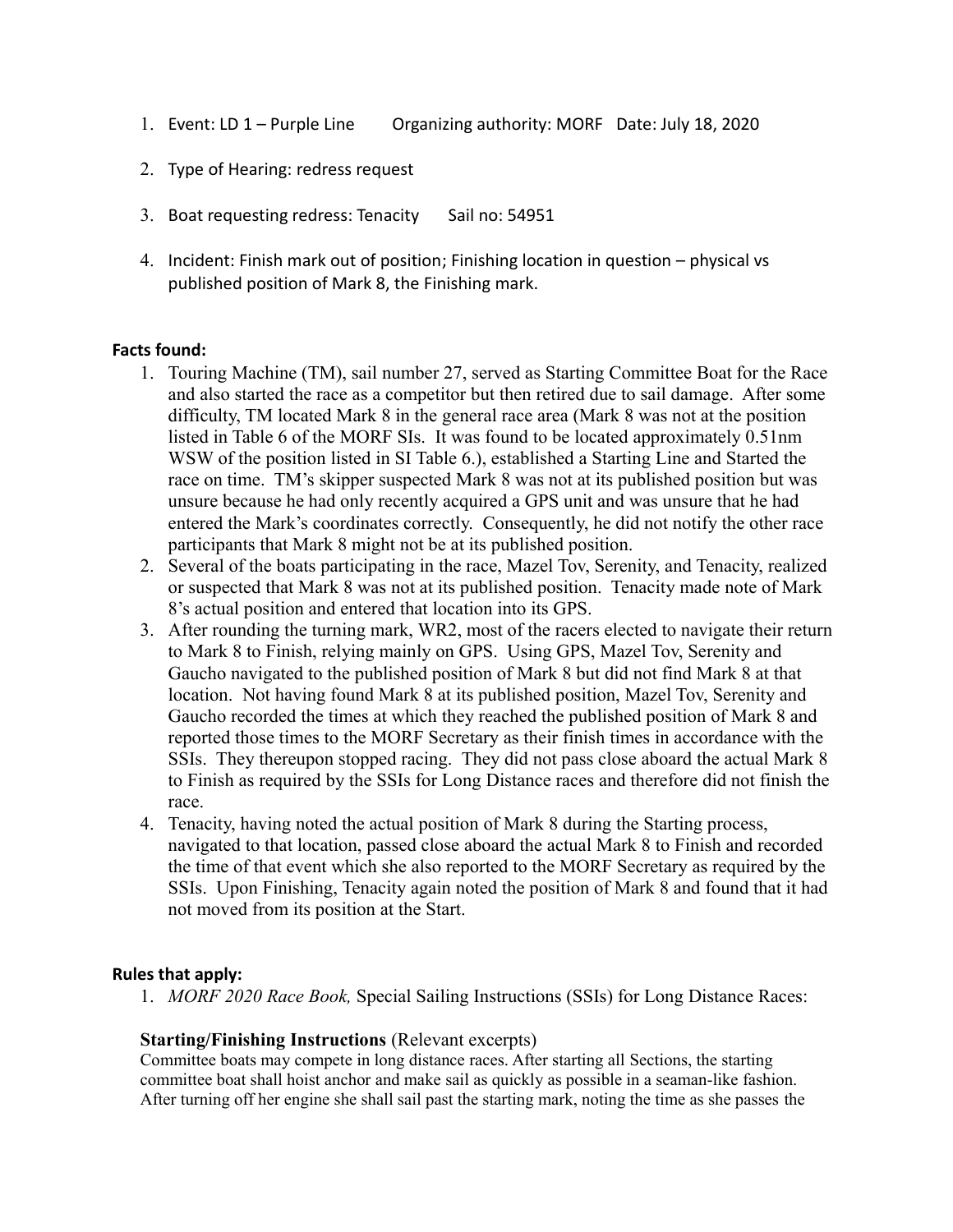mark – usually not more than 10 minutes after the last start. That time will be her starting time.

All boats must have an accurate time keeping device set to the correct time and writing materials for recording finish times. A boat that reaches the finishing mark and finds no committee boat on station shall pass the mark close aboard and record her finishing time. She shall then take station approximately 50 yards from the finishing mark in a direction perpendicular to the direction from the last mark before the finish thereby establishing the finishing line. …

Each boat should record its own finish time and ensure that the committee boat has properly recorded its finish.

2. *MORF 2020 Race Book* Race Committee Boat Procedures After the Race:

4. … Transmit the results to the MORF Secretary as soon as possible. Then send a copy of the completed work sheet and the list of starters in each Section to the MORF Secretary.

- 3. **SSI for Long Distance Series Purple Line Race Saturday, July 18 First Warning:** 10:00 **Starting Area:** Mark 1 **Start Sequence:** Section 7, Table 4 **Course:** Mark 1 to Wilmette Wreck Lighted Bell Buoy WR2 (WR2), port rounding, and finish at Mark 1 to port. **Distance:** Time Allowance Mileage: 28.1 Nautical Mileage: 28.1
- 4. NOTICE BOARD Notice of change to the SSI for the Purple Line Long Distance Race (Relevant portion of Notice) JULY 16, 2020 OFFICIAL NOTICE BOARD Purple Line Long Distance Race Sat 7/18 Starts and Finishes at Mark #8 Due to the missing #1 mark on the SA7 circle the Purple Line Long Distance Race, which starts at 10am on Sat 7/18, will start and finish at Mark #8 of the SA7 circle. This increases the length of the race from 28.1 to 28.6 NM.
- 5. *MORF 2020 Race Book,* Sailing Instructions:

**9 Marks** Marks used in MORF races are listed in Table 6. **Table 6 Mark Locations** (excerpt) Mark Latitude Longitude Description 8 41° 51.94' 87° 34.44' 315° - 1.25 miles SA7

## *Following Tables 6, 7 and 8 on page 13 of the MORF 2020 Race Book:*

These headings and distances are for reference only. **Tables 6**, 7 and 8 provide general information only and **are not to be used for navigational purposes**. No warranty or claim of any type is made regarding the accuracy of the information portrayed. (emphasis added)

## **Conclusions:**

1. Mark 8 was located approximately 0.51nm WSW of its position published in Table 6 of